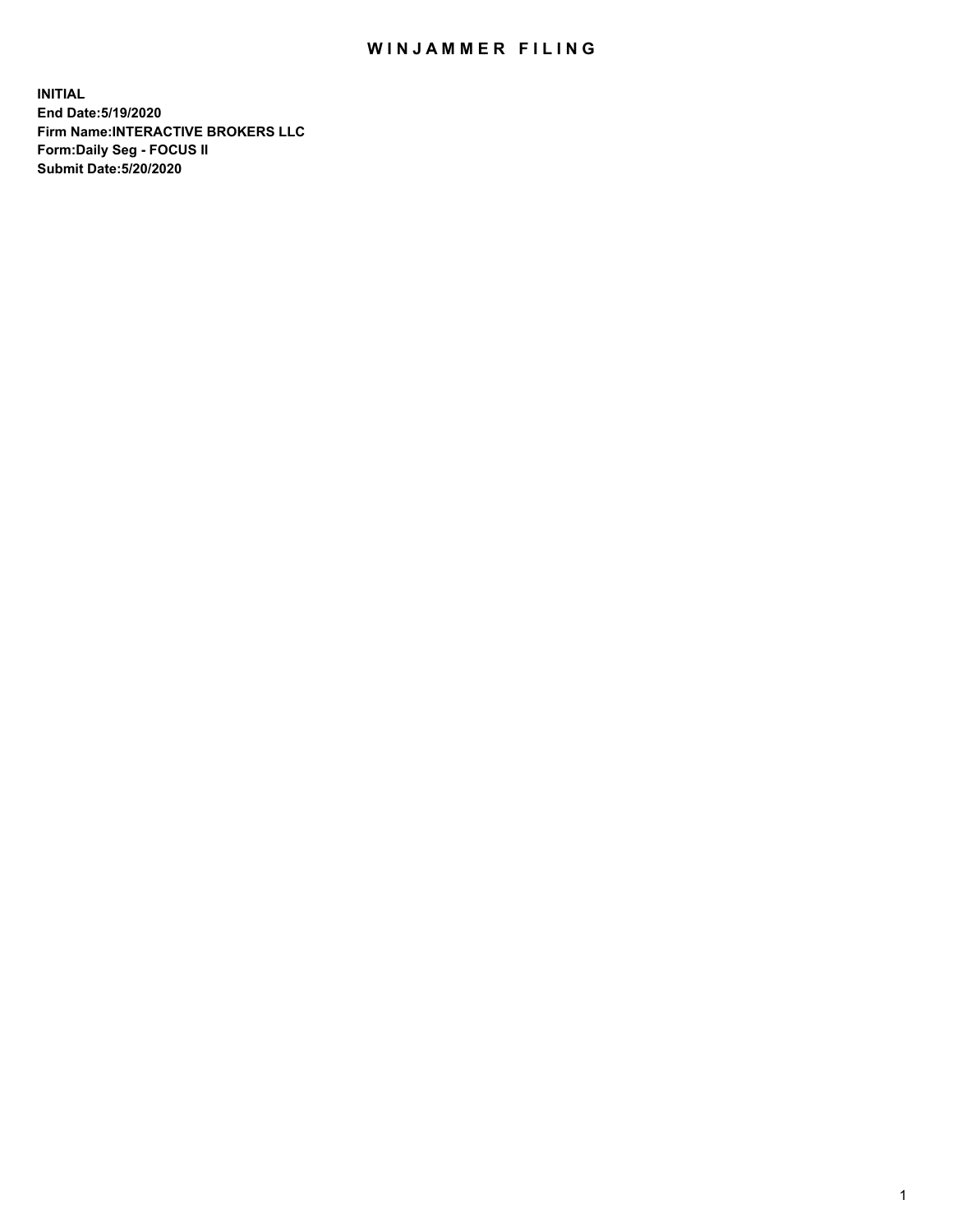**INITIAL End Date:5/19/2020 Firm Name:INTERACTIVE BROKERS LLC Form:Daily Seg - FOCUS II Submit Date:5/20/2020 Daily Segregation - Cover Page**

| Name of Company                                                                                                                                                                                                                                                                                                               | <b>INTERACTIVE BROKERS LLC</b>                                                                  |
|-------------------------------------------------------------------------------------------------------------------------------------------------------------------------------------------------------------------------------------------------------------------------------------------------------------------------------|-------------------------------------------------------------------------------------------------|
| <b>Contact Name</b>                                                                                                                                                                                                                                                                                                           | James Menicucci                                                                                 |
| <b>Contact Phone Number</b>                                                                                                                                                                                                                                                                                                   | 203-618-8085                                                                                    |
| <b>Contact Email Address</b>                                                                                                                                                                                                                                                                                                  | jmenicucci@interactivebrokers.c<br><u>om</u>                                                    |
| FCM's Customer Segregated Funds Residual Interest Target (choose one):<br>a. Minimum dollar amount: ; or<br>b. Minimum percentage of customer segregated funds required:% ; or<br>c. Dollar amount range between: and; or<br>d. Percentage range of customer segregated funds required between:% and%.                        | $\overline{\mathbf{0}}$<br>$\overline{\mathbf{0}}$<br>155,000,000 245,000,000<br>0 <sub>0</sub> |
| FCM's Customer Secured Amount Funds Residual Interest Target (choose one):<br>a. Minimum dollar amount: ; or<br>b. Minimum percentage of customer secured funds required:%; or<br>c. Dollar amount range between: and; or<br>d. Percentage range of customer secured funds required between:% and%.                           | $\overline{\mathbf{0}}$<br>$\overline{\mathbf{0}}$<br>80,000,000 120,000,000<br>0 <sub>0</sub>  |
| FCM's Cleared Swaps Customer Collateral Residual Interest Target (choose one):<br>a. Minimum dollar amount: ; or<br>b. Minimum percentage of cleared swaps customer collateral required:%; or<br>c. Dollar amount range between: and; or<br>d. Percentage range of cleared swaps customer collateral required between:% and%. | $\overline{\mathbf{0}}$<br>$\overline{\mathbf{0}}$<br>0 <sub>0</sub><br>0 <sub>0</sub>          |

Attach supporting documents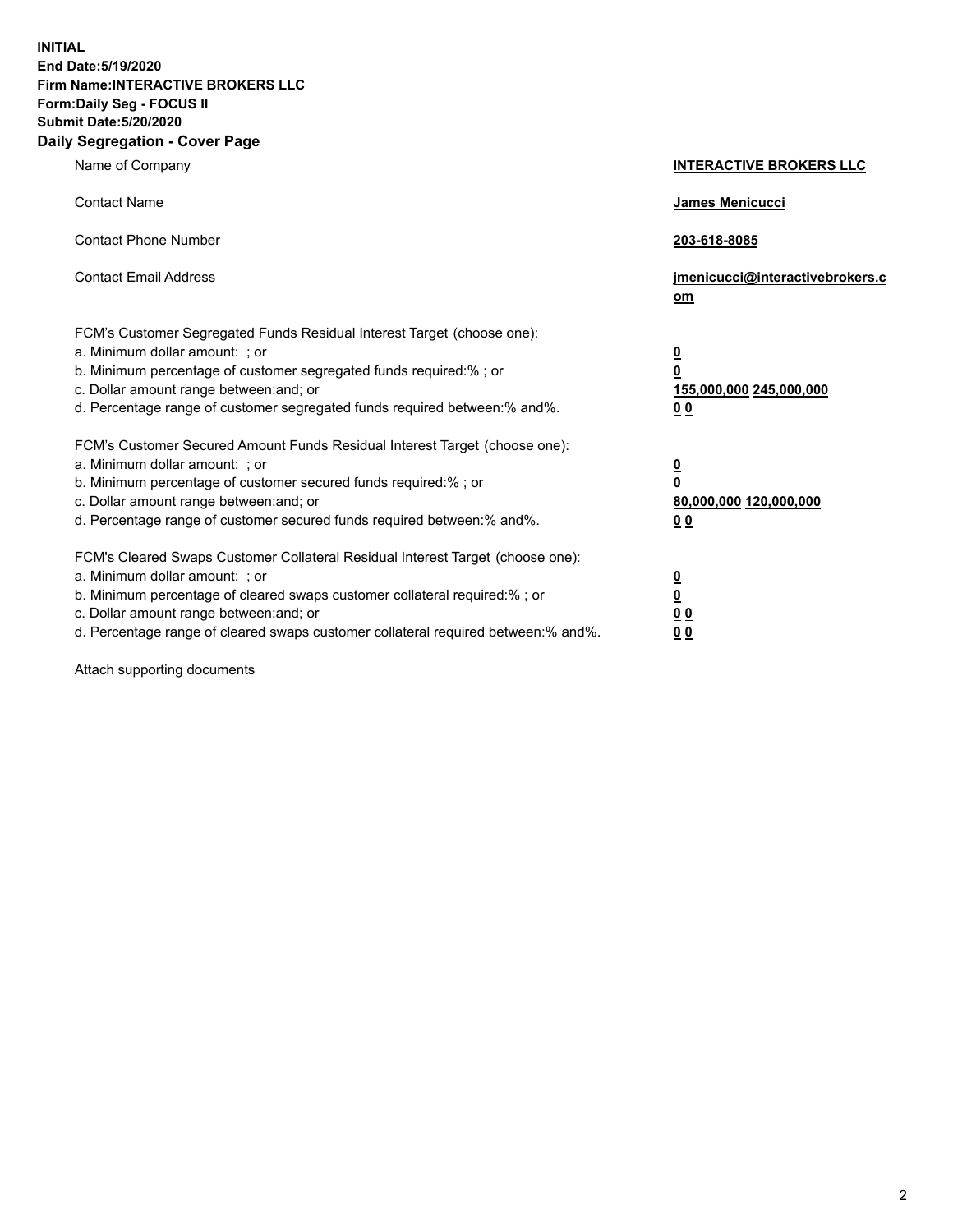**INITIAL End Date:5/19/2020 Firm Name:INTERACTIVE BROKERS LLC Form:Daily Seg - FOCUS II Submit Date:5/20/2020 Daily Segregation - Secured Amounts**

|     | Foreign Futures and Foreign Options Secured Amounts                                         |                                    |
|-----|---------------------------------------------------------------------------------------------|------------------------------------|
|     | Amount required to be set aside pursuant to law, rule or regulation of a foreign            | $0$ [7305]                         |
|     | government or a rule of a self-regulatory organization authorized thereunder                |                                    |
| 1.  | Net ledger balance - Foreign Futures and Foreign Option Trading - All Customers             |                                    |
|     | A. Cash                                                                                     | 563,925,240 [7315]                 |
|     | B. Securities (at market)                                                                   | $0$ [7317]                         |
| 2.  | Net unrealized profit (loss) in open futures contracts traded on a foreign board of trade   | 1,161,532 [7325]                   |
| 3.  | Exchange traded options                                                                     |                                    |
|     | a. Market value of open option contracts purchased on a foreign board of trade              | 159,020 [7335]                     |
|     | b. Market value of open contracts granted (sold) on a foreign board of trade                | -194,542 <sup>[7337]</sup>         |
| 4.  | Net equity (deficit) (add lines 1. 2. and 3.)                                               | 565,051,250 [7345]                 |
| 5.  | Account liquidating to a deficit and account with a debit balances - gross amount           | 12,412 [7351]                      |
|     | Less: amount offset by customer owned securities                                            | 0 [7352] 12,412 [7354]             |
| 6.  | Amount required to be set aside as the secured amount - Net Liquidating Equity              | 565,063,662 [7355]                 |
|     | Method (add lines 4 and 5)                                                                  |                                    |
| 7.  | Greater of amount required to be set aside pursuant to foreign jurisdiction (above) or line | 565,063,662 [7360]                 |
|     | 6.                                                                                          |                                    |
|     | FUNDS DEPOSITED IN SEPARATE REGULATION 30.7 ACCOUNTS                                        |                                    |
| 1.  | Cash in banks                                                                               |                                    |
|     | A. Banks located in the United States                                                       | 85,474,213 [7500]                  |
|     | B. Other banks qualified under Regulation 30.7                                              | 0 [7520] 85,474,213 [7530]         |
| 2.  | Securities                                                                                  |                                    |
|     | A. In safekeeping with banks located in the United States                                   | 479,844,800 [7540]                 |
|     | B. In safekeeping with other banks qualified under Regulation 30.7                          | 0 [7560] 479,844,800 [7570]        |
| 3.  | Equities with registered futures commission merchants                                       |                                    |
|     | A. Cash                                                                                     | $0$ [7580]                         |
|     | <b>B.</b> Securities                                                                        | $0$ [7590]                         |
|     | C. Unrealized gain (loss) on open futures contracts                                         | $0$ [7600]                         |
|     | D. Value of long option contracts                                                           | $0$ [7610]                         |
|     | E. Value of short option contracts                                                          | 0 [7615] 0 [7620]                  |
| 4.  | Amounts held by clearing organizations of foreign boards of trade                           |                                    |
|     | A. Cash                                                                                     | $Q$ [7640]                         |
|     | <b>B.</b> Securities                                                                        | $0$ [7650]                         |
|     | C. Amount due to (from) clearing organization - daily variation                             | $0$ [7660]                         |
|     | D. Value of long option contracts                                                           | $0$ [7670]                         |
|     | E. Value of short option contracts                                                          | 0 [7675] 0 [7680]                  |
| 5.  | Amounts held by members of foreign boards of trade                                          |                                    |
|     | A. Cash                                                                                     | 136,552,260 [7700]                 |
|     | <b>B.</b> Securities                                                                        | $0$ [7710]                         |
|     | C. Unrealized gain (loss) on open futures contracts                                         | -602,845 [7720]                    |
|     | D. Value of long option contracts                                                           | 159,020 [7730]                     |
|     | E. Value of short option contracts                                                          | -194,542 [7735] 135,913,893 [7740] |
| 6.  | Amounts with other depositories designated by a foreign board of trade                      | $0$ [7760]                         |
| 7.  | Segregated funds on hand                                                                    | $0$ [7765]                         |
| 8.  | Total funds in separate section 30.7 accounts                                               | 701,232,906 [7770]                 |
| 9.  | Excess (deficiency) Set Aside for Secured Amount (subtract line 7 Secured Statement         | 136,169,244 [7380]                 |
|     | Page 1 from Line 8)                                                                         |                                    |
| 10. | Management Target Amount for Excess funds in separate section 30.7 accounts                 | 80,000,000 [7780]                  |
| 11. | Excess (deficiency) funds in separate 30.7 accounts over (under) Management Target          | 56,169,244 [7785]                  |
|     |                                                                                             |                                    |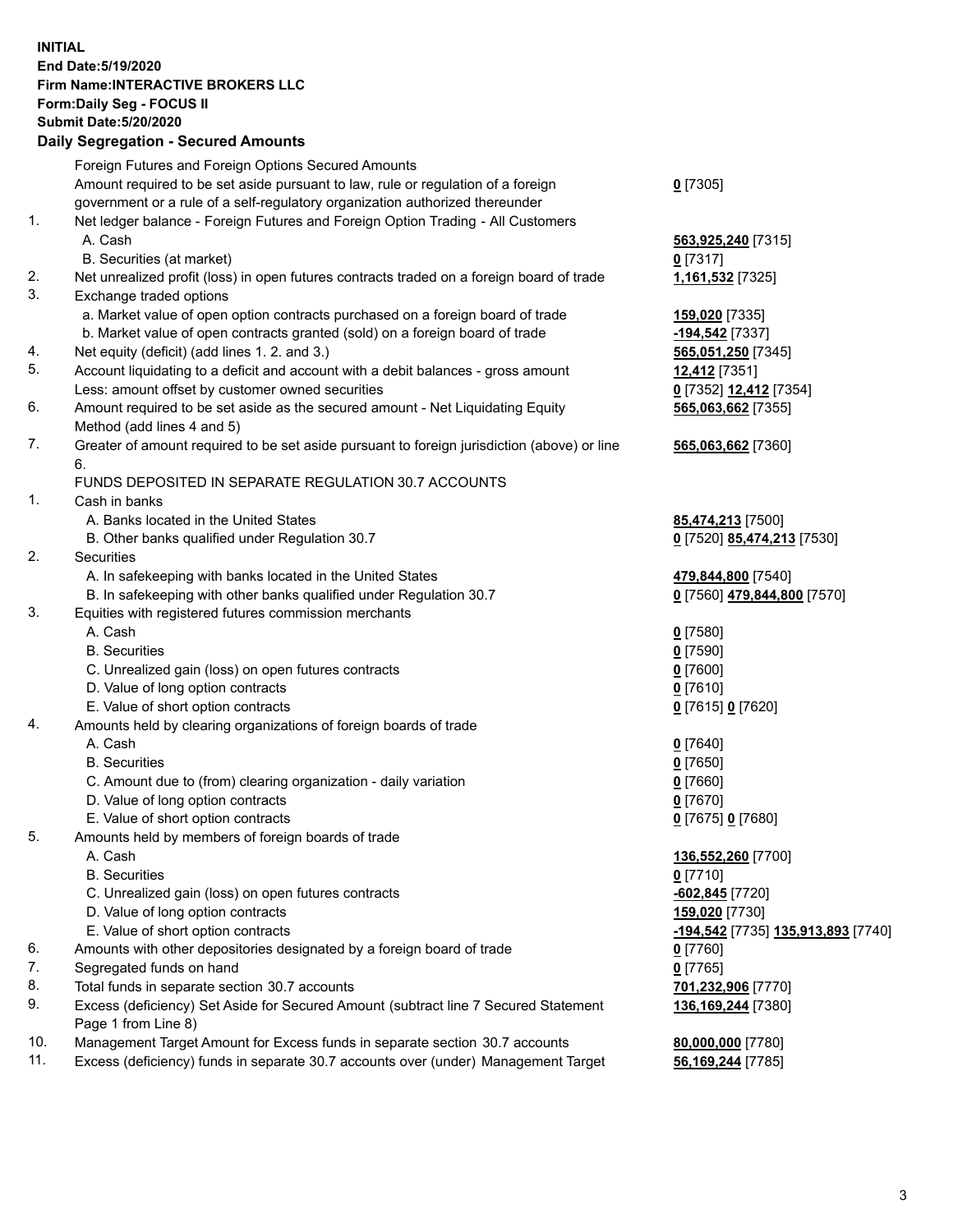**INITIAL End Date:5/19/2020 Firm Name:INTERACTIVE BROKERS LLC Form:Daily Seg - FOCUS II Submit Date:5/20/2020 Daily Segregation - Segregation Statement** SEGREGATION REQUIREMENTS(Section 4d(2) of the CEAct) 1. Net ledger balance A. Cash **5,537,394,791** [7010] B. Securities (at market) **0** [7020] 2. Net unrealized profit (loss) in open futures contracts traded on a contract market **-11,071,565** [7030] 3. Exchange traded options A. Add market value of open option contracts purchased on a contract market **341,243,894** [7032] B. Deduct market value of open option contracts granted (sold) on a contract market **-313,714,996** [7033] 4. Net equity (deficit) (add lines 1, 2 and 3) **5,553,852,124** [7040] 5. Accounts liquidating to a deficit and accounts with debit balances - gross amount **79,445,495** [7045] Less: amount offset by customer securities **0** [7047] **79,445,495** [7050] 6. Amount required to be segregated (add lines 4 and 5) **5,633,297,619** [7060] FUNDS IN SEGREGATED ACCOUNTS 7. Deposited in segregated funds bank accounts A. Cash **1,264,025,805** [7070] B. Securities representing investments of customers' funds (at market) **2,482,750,580** [7080] C. Securities held for particular customers or option customers in lieu of cash (at market) **0** [7090] 8. Margins on deposit with derivatives clearing organizations of contract markets A. Cash **503,825,031** [7100] B. Securities representing investments of customers' funds (at market) **1,510,516,249** [7110] C. Securities held for particular customers or option customers in lieu of cash (at market) **0** [7120] 9. Net settlement from (to) derivatives clearing organizations of contract markets **45,645,839** [7130] 10. Exchange traded options A. Value of open long option contracts **340,554,513** [7132] B. Value of open short option contracts **-313,260,238** [7133] 11. Net equities with other FCMs A. Net liquidating equity **0** [7140] B. Securities representing investments of customers' funds (at market) **0** [7160] C. Securities held for particular customers or option customers in lieu of cash (at market) **0** [7170] 12. Segregated funds on hand **0** [7150] 13. Total amount in segregation (add lines 7 through 12) **5,834,057,779** [7180] 14. Excess (deficiency) funds in segregation (subtract line 6 from line 13) **200,760,160** [7190] 15. Management Target Amount for Excess funds in segregation **155,000,000** [7194] **45,760,160** [7198]

16. Excess (deficiency) funds in segregation over (under) Management Target Amount Excess